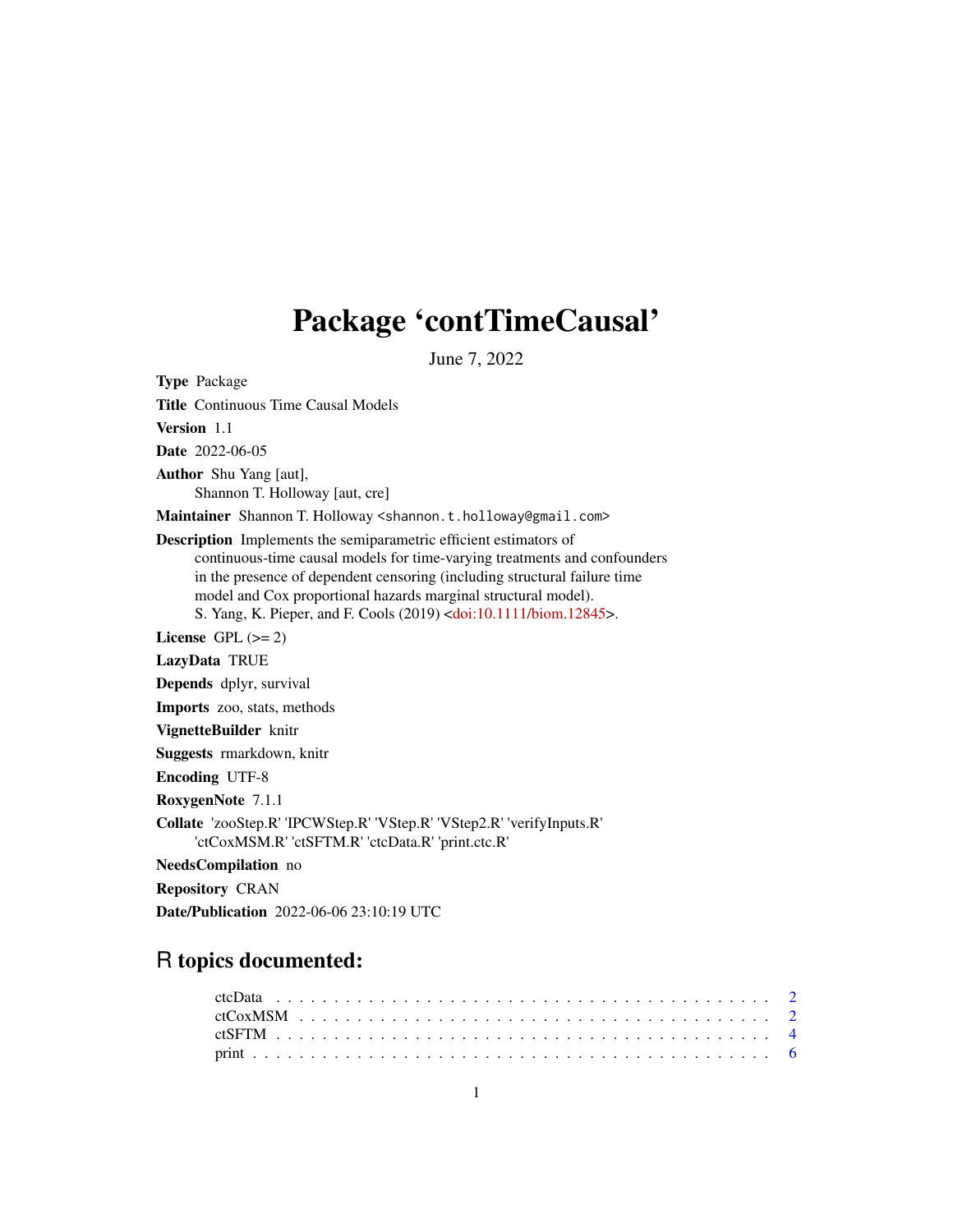#### <span id="page-1-0"></span>**Index** [8](#page-7-0) **8**

#### Description

This data set is provided for the purposes of illustrating the use of the software. It includes a onedimensional baseline covariate and a one-dimensional time-dependent covariate.

#### Usage

data(ctcData)

#### Format

ctcData is a data.frame containing data for 1,000 participants. The data.frame contains 9 columns:

id An integer participant identifier.

start The left side of the time interval for time-dependent covariate xt.

stop The right side of the time interval for time-dependent covariate xt.

xt A continuous time-dependent covariate.

x A continuous baseline covariate.

- deltaU A binary indicator of the clinical event. If the clinical event occurred, takes value 1; otherwise 0.
- deltaV A binary indicator of treatment discontinuation. If treatment discontinuation was optional, takes value 1. If treatment discontinuation was due to the clinical event, censoring, or a treatment-terminating event, takes value 0.
- U The time to the clinical event or censoring.
- V The time to optimal treatment discontinuation, the clinical event, censoring, or a treatmentterminating event.

<span id="page-1-1"></span>ctCoxMSM *Continuous-time Cox Marginal Structural Model*

#### **Description**

The function estimates the effect of treatment regime (in terms of time to treatment discontinuation) for a survival outcome under a Cox proportional hazards model with time-varying confounding in the presence of dependent censoring. Studying the effect of time to treatment initiation is applicable by redefining "treatment discontinuation" in the current description to "treatment initiation".

#### Usage

ctCoxMSM(data, base = NULL, td = NULL)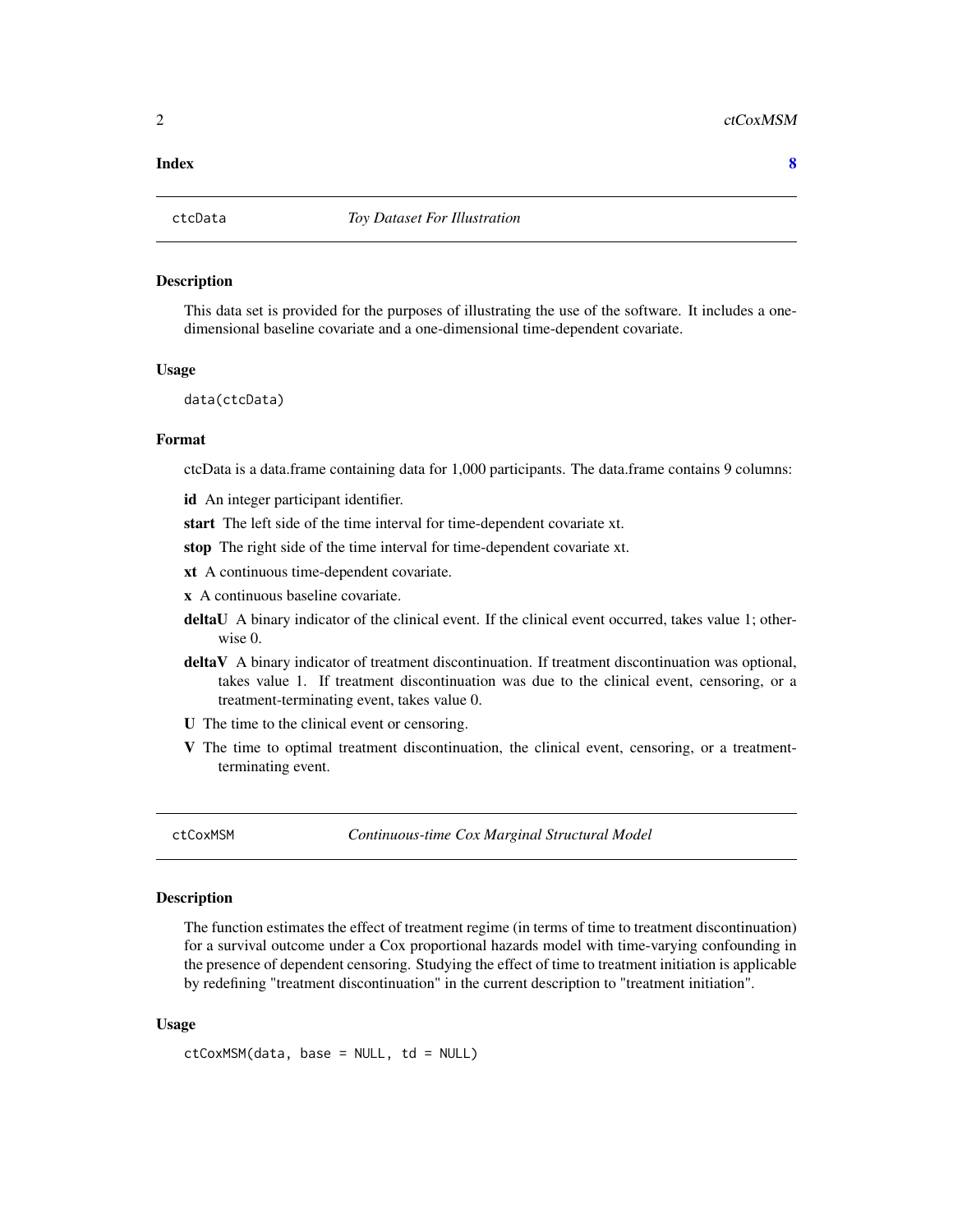#### ctCoxMSM 3

#### Arguments

| data | A data frame object. A data frame containing all observed data. At a minimum,<br>this data.frame must contain columns with headers "id", "U", "V", "deltaU", and<br>"deltaV". If time-dependent covariates are included, additional columns include<br>"stop" and "start". See Details for further information |
|------|----------------------------------------------------------------------------------------------------------------------------------------------------------------------------------------------------------------------------------------------------------------------------------------------------------------|
| base | A character or integer vector or NULL. The columns of data to be included<br>in the time-independent component of the model. If NULL, time-independent<br>covariates are excluded from the Cox model for treatment discontinuation.                                                                            |
| td   | A character or integer vector or NULL. The columns of data to be included in the<br>time-dependent component of the model. If NULL, time-dependent covariates<br>are excluded from the Cox model for treatment discontinuation.                                                                                |

#### Details

The Cox marginal structural model (MSM) assumes that the potential failure time  $T^{\overline{a}}$  under the treatment  $\bar{a}$  follows a proportional hazards model with  $\psi * a_u$ . We assume that the participant continuously received treatment until time  $V$ . The observed failure time can be censored assuming the censoring time is independent of the failure time given the treatment and covariate history (the so-called ignorable censoring). The function allows for multi-dimensional baseline covariates and/or multi-dimensional time-dependent covariates. Variance estimates can be implemented by delete-one-group jackknifing and recalling ctCoxMSM.

If only time-independent covariates are included, the data.frame must contain the following columns:

id: A unique participant identifier.

U: The time to the clinical event or censoring.

deltaU: The clinical event indicator (1 if U is the event time; 0 otherwise).

- V: The time to optional treatment discontinuation, a clinical event, censoring, or a treatmentterminating event.
- deltaV: The indicator of optional treatment discontinuation (1 if treatment discontinuation was optional; 0 if treatment discontinuation was due to a clinical event, censoring or a treatmentterminating event).

If time-dependent covariates are to be included, the data.frame must be a time-dependent dataset as described by package survival. Specifically, the time-dependent data must be specified for an interval (lower,upper] and the data must include the following additional columns:

start: The lower boundary of the time interval to which the data pertain.

stop: The upper boundary of the time interval to which the data pertain.

#### Value

An S3 object of class ctc. Object contains element 'psi', the estimate of the Cox MSM parameter(s) and 'coxPH', the Cox regression for V.

#### References

Yang, S., A. A. Tsiatis, and M. Blazing (2018). Modeling survival distribution as a function of time to treatment discontinuation: A dynamic treatment regime approach, Biometrics, 74, 900–909.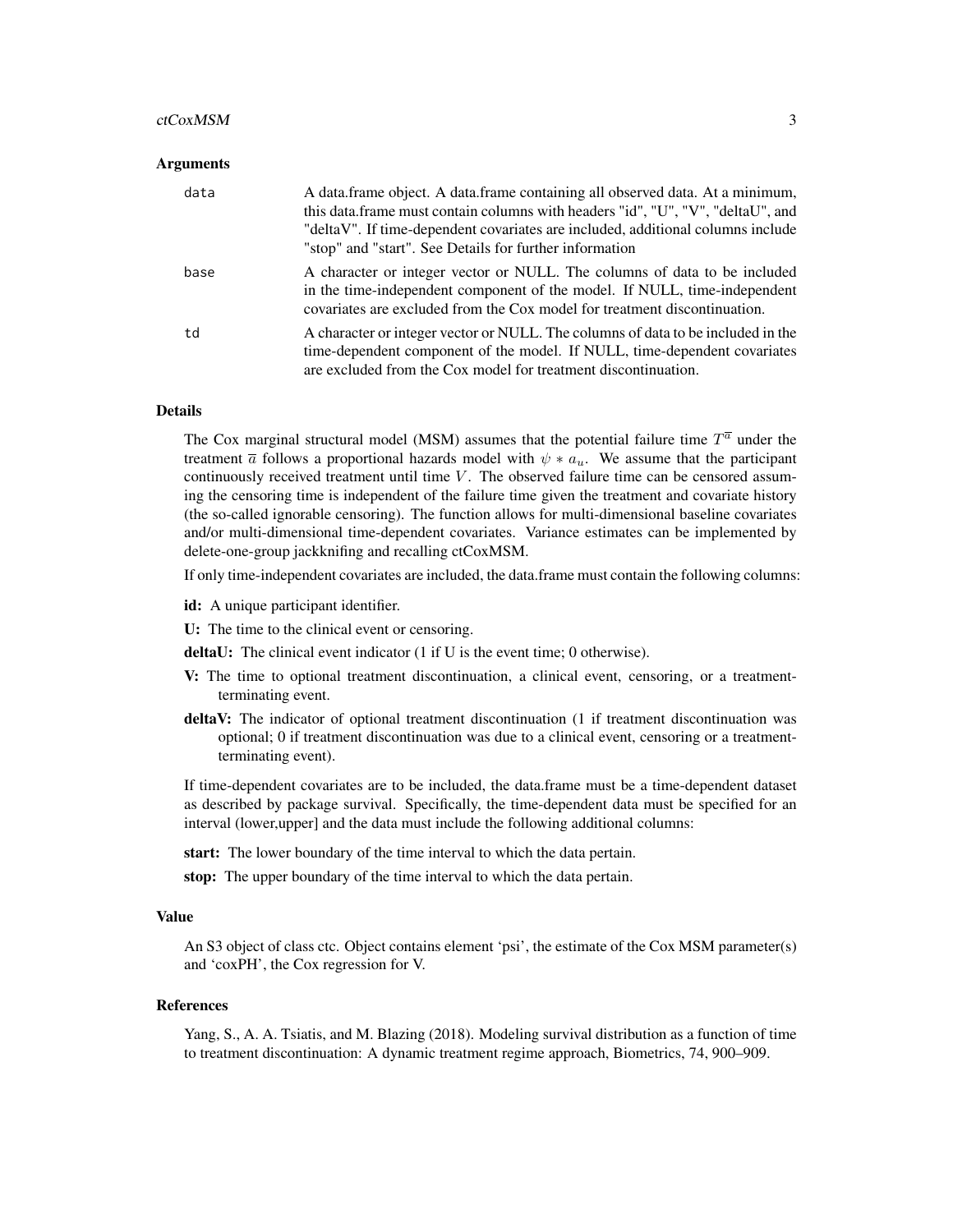#### See Also

[ctSFTM](#page-3-1)

#### Examples

```
data(ctcData)
# sample data to reduce computation time of example
smp <- ctcData$id %in% sample(1:1000, 150, FALSE)
ctcData <- ctcData[smp,]
# analysis with both time-dependent and time-independent components
res \le ctCoxMSM(data = ctcData, base = "x", td = "xt")
# analysis with only the time-independent component
res <- ctCoxMSM(data = ctcData, base = "x")
# analysis with only the time-dependent component
res <- ctCoxMSM(data = ctcData, td = "xt")
```
<span id="page-3-1"></span>ctSFTM *Continuous-time Structural Failure Time Model*

#### Description

The function estimates the regime (in terms of time to treatment initiation) of treatment effect for a survival outcome under a Structural Failure Time Model (SFTM) with time-varying confounding in the presence of dependent censoring. Studying the effect of time to treatment discontinuation is applicable by redefining "treatment initiation" in the current description to "treatment discontinuation".

#### Usage

 $ctSFTM(data, base = NULL, td = NULL)$ 

#### Arguments

| data | A data.frame object. A data.frame containing all observed data. At a minimum,<br>this data.frame must contain columns with headers "id", "U", "V", "deltaU", and<br>"deltaV". If time-dependent covariates are included, additional columns include<br>"stop" and "start". See Details for further information |
|------|----------------------------------------------------------------------------------------------------------------------------------------------------------------------------------------------------------------------------------------------------------------------------------------------------------------|
| base | A character or integer vector or NULL. The columns of data to be included<br>in the time-independent component of the model. If NULL, time-independent<br>covariates are excluded from the Cox model for treatment discontinuation.                                                                            |
| td   | A character or integer vector or NULL. The columns of data to be included in the<br>time-dependent component of the model. If NULL, time-dependent covariates<br>are excluded from the Cox model for treatment discontinuation.                                                                                |

<span id="page-3-0"></span>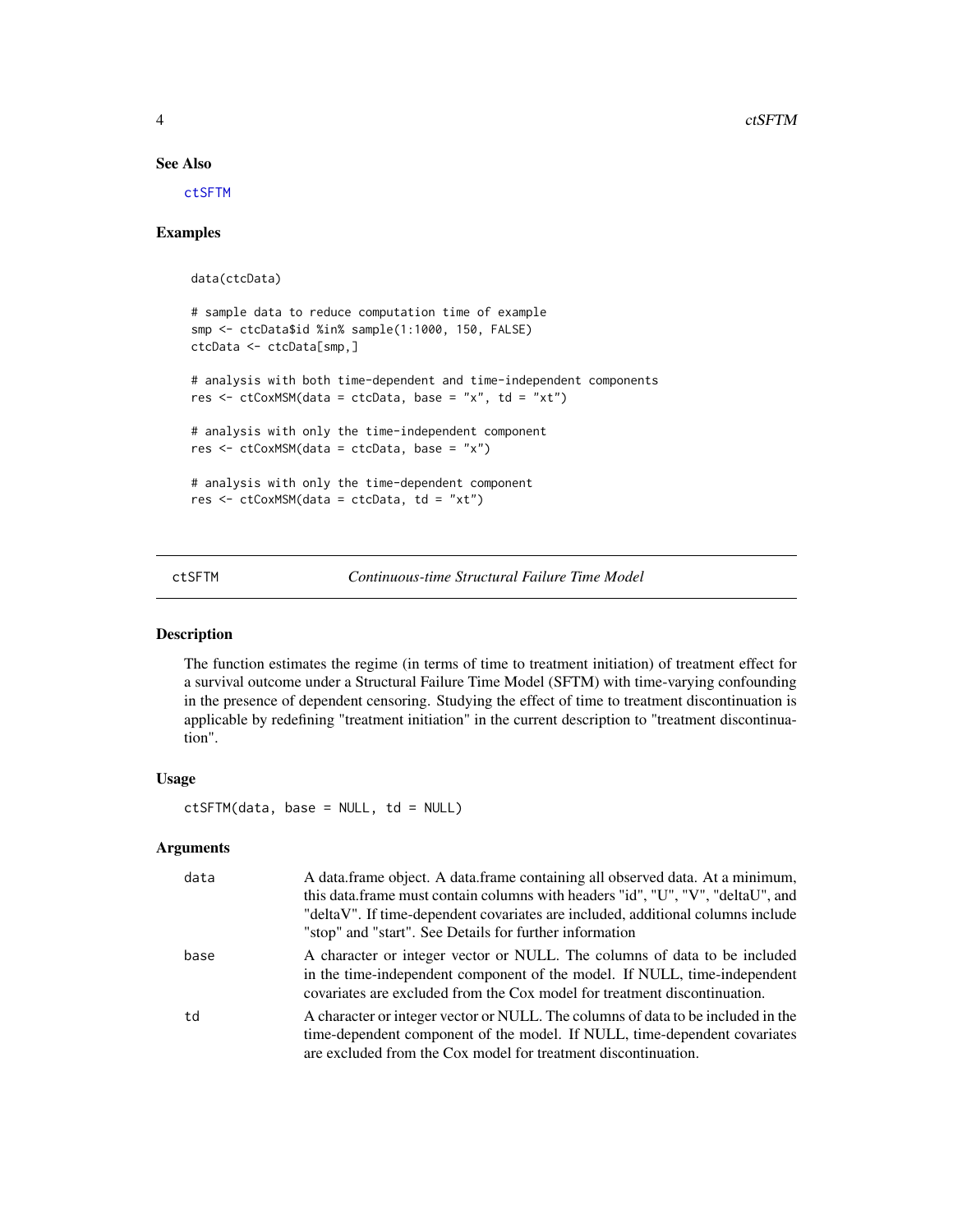#### <span id="page-4-0"></span>ctSFTM 5

#### Details

The SFTM assumes that the potential failure time U had the individual never received treatment and the observed failure time T follow

$$
U \sim \int_0^T e^{\psi A_u} du,
$$

where  $\sim$  means "has the same distribution as", and  $A_u$  is the treatment indicator at time u. We assume that the individual continuously received treatment until time  $V$ . The observed failure time can be censored assuming the censoring time is independent of the failure time given the treatment and covariate history (the so-called ignorable censoring). The current function allows for multi-dimensional baseline covariates and/or multi-dimensional time-dependent covariate. Variance estimates should be implemented by delete-one-group jackknifing and recalling ctSFTM.

If only time-independent covariates are included, the data.frame must contain the following columns:

- id: A unique participant identifier.
- U: The time to the clinical event or censoring.
- deltaU: The clinical event indicator (1 if U is the event time; 0 otherwise.
- V: The time to optional treatment discontinuation, a clinical event, censoring, or a treatmentterminating event.
- deltaV: The indicator of optional treatment discontinuation (1 if treatment discontinuation was optional; 0 if treatment discontinuation was due to a clinical event, censoring or a treatmentterminating event.

If time-dependent covariates are to be included, the data.frame must be a time-dependent dataset as described by package survival. Specifically, the time-dependent data must be specified for an interval (lower,upper] and the data must include the following additional columns:

start: The lower boundary of the time interval to which the data pertain.

stop: The upper boundary of the time interval to which the data pertain.

#### Value

An S3 object of class ctc. Object contains element 'psi', the estimate of the SFTM parameter(s) and 'coxPH', the Cox regression for V.

#### References

Yang, S., K. Pieper, and F. Cools. (2019) Semiparametric estimation of structural failure time model in continuous-time processes. Biometrika, 107(1), 123-136.

#### See Also

[ctCoxMSM](#page-1-1)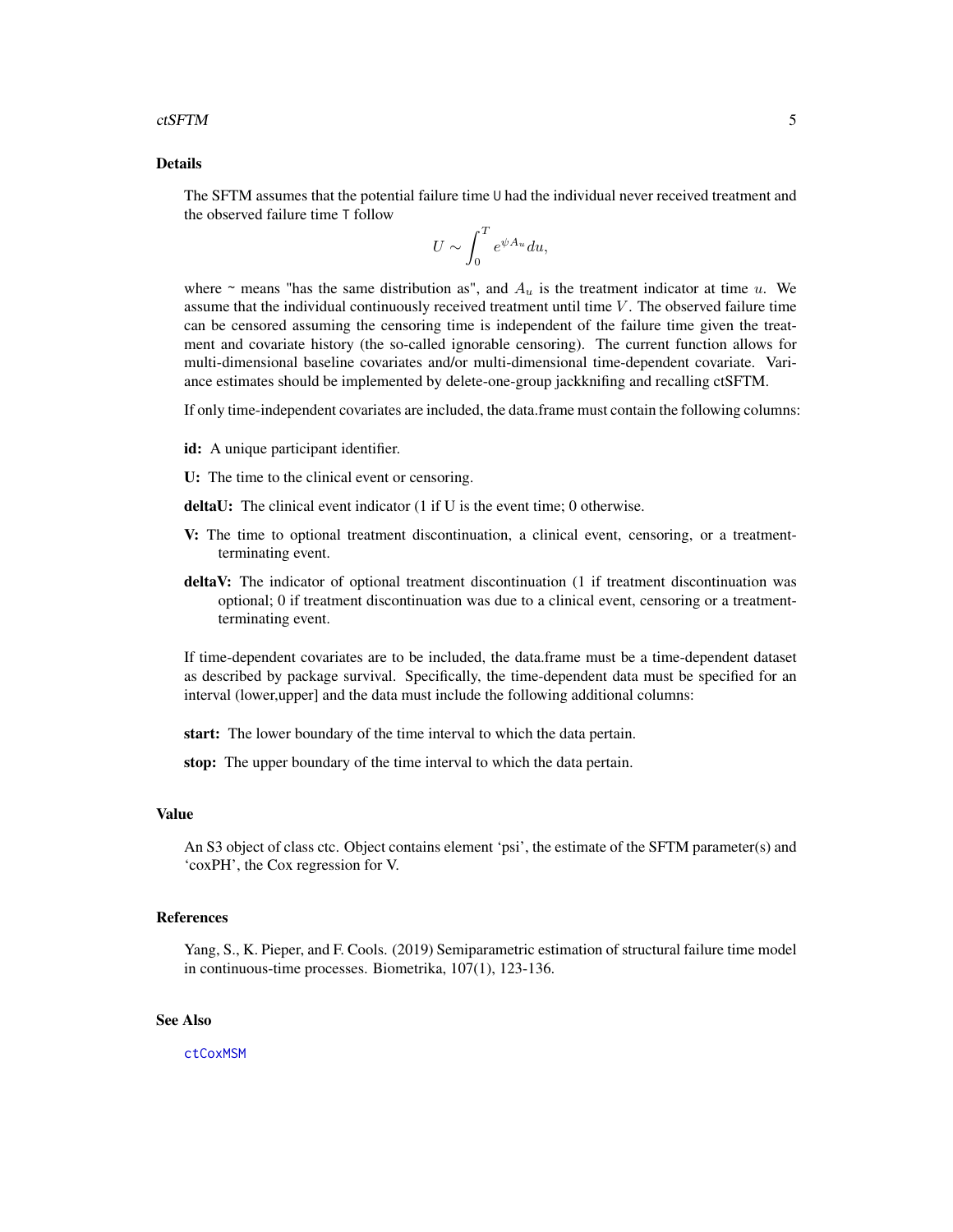### Examples

data(ctcData)

```
# sample data to reduce computation time of example
smp <- ctcData$id %in% sample(1:1000, 200, FALSE)
ctcData <- ctcData[smp,]
# analysis with both time-dependent and time-independent components
res \le ctSFTM(data = ctcData, base = "x", td = "xt")
# analysis with only the time-independent component
res <- ctSFTM(data = ctcData, base = "x")
# analysis with only the time-dependent component
res <- ctSFTM(data = ctcData, td = "xt")
```
print *Print the Primary Results*

#### Description

Print the primary results of a ctCoxMSM() or ctSFTM() analysis.

#### Usage

```
## S3 method for class 'ctc'
print(x, \ldots)
```
#### Arguments

|          | An S3 object of class ctc. The value object returned by a call to ctCoxMSM() or |
|----------|---------------------------------------------------------------------------------|
|          | $ctSFTM()$ .                                                                    |
| $\cdots$ | ignored                                                                         |

#### Value

No return value, called to display key results.

#### Examples

```
data(ctcData)
```

```
# sample data to reduce computation time of example
smp <- ctcData$id %in% sample(1:1000, 150, FALSE)
ctcData <- ctcData[smp,]
```
<span id="page-5-0"></span>6 print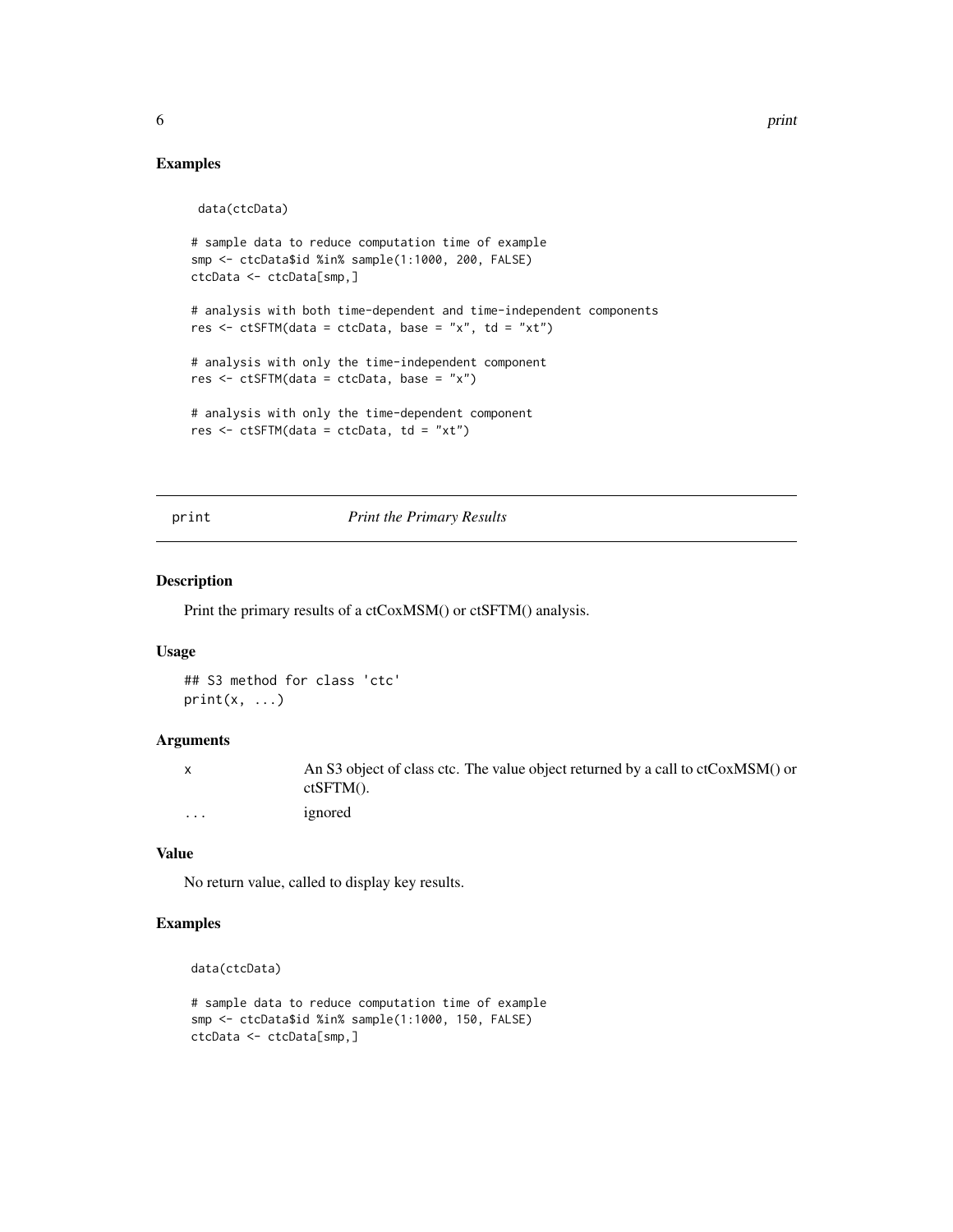#### print the contract of the contract of the contract of the contract of the contract of the contract of the contract of the contract of the contract of the contract of the contract of the contract of the contract of the cont

```
# analysis with both time-dependent and time-independent components
res <- ctCoxMSM(data = ctcData, base = "x", td = "xt")
print(x = res)# analysis with both time-dependent and time-independent components
res \le ctSFTM(data = ctcData, base = "x", td = "xt")
print(x = res)
```